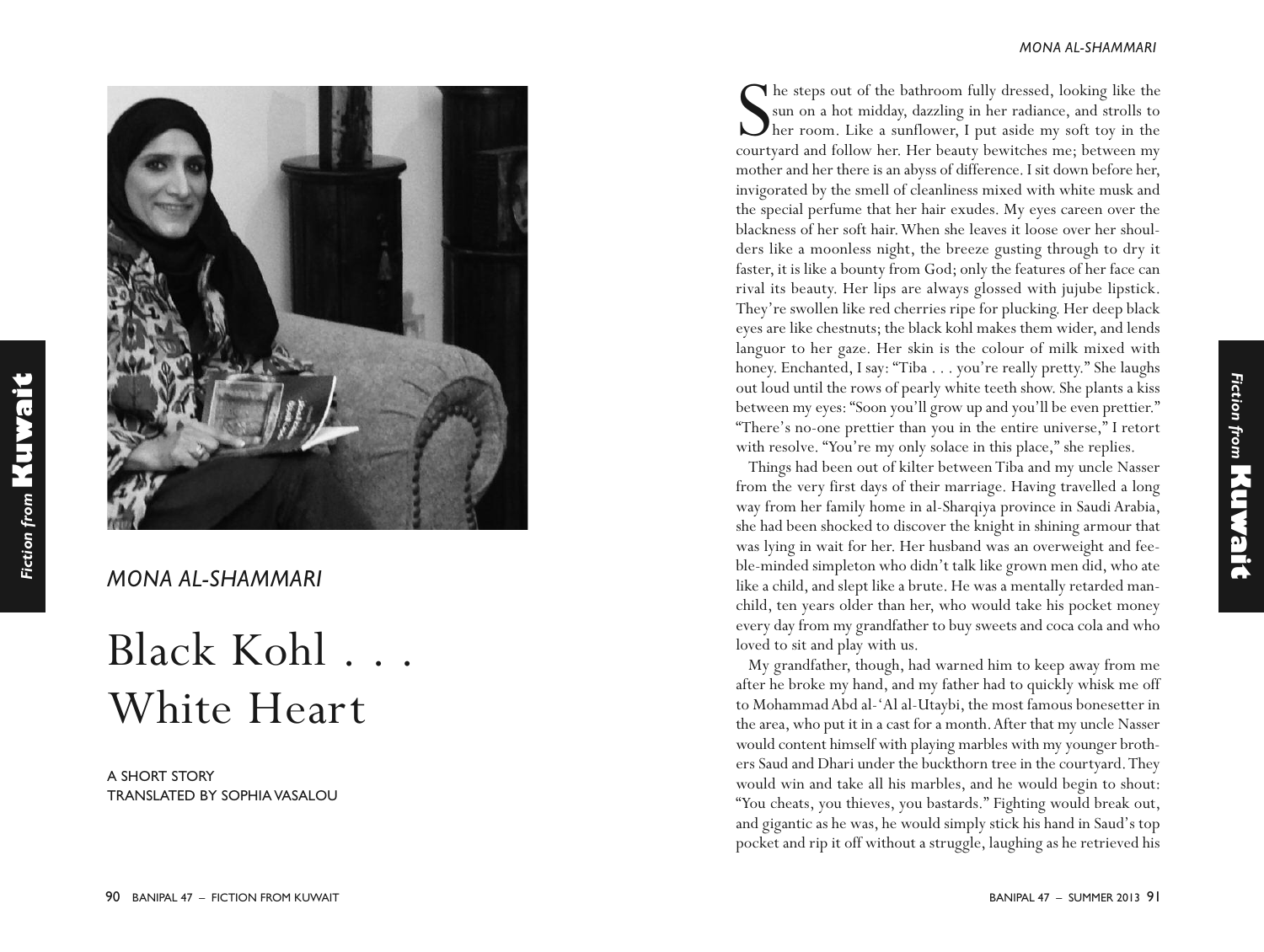marbles. Saud would burst into tears and Dhari would be shouting: "You stupid big oaf, we'll never play with you again, I swear." My grandfather would come out of the sitting room and tower in the doorway, obscuring the view of my father, who was standing behind him, and his trenchant look would sweep through the place in wrath. He would nod in my uncle Nasser's direction, and without uttering a single word, my uncle would put his hand in his pocket with the utmost meekness, take out the marbles, and hand them back to Saud. He would then retreat to his room on his huge plodding feet and burst out crying just where Tiba was sitting all perfumed and enveloped in the scent of incense, which was wafting through the entire house. "This is why," she would tear at him with her words, "your father, that crafty old fox, struck the deal with my father's wife when he registered some land there in her name, fetching me up here from al-Sharqiya all on my own. Because all the girls around here know you're an imbecile. But God won't pardon my father, with all his grey hairs, for trampling on my pride and putting me under orders, 'You're not to come back even if they feed you straw for dinner'."

In the sitting-room, my father was using great caution and exercising his customary respectfulness in expressing reproach to his father, who had insisted on arranging a marriage for Nasser, with the rationale that marriage would "bring him to reason, change him for the better and make a man of him".

"I told you, nothing will do him any good," he said. "And the worst of it is that you went out and got him a good-looking and unimpeachable girl," he said, casting his dice, as he waited for his father's reaction. His father's head remained bowed. "I think the best thing to do," he pounced again, "is to send the girl back to al-Sharqiya and set her free."

"Khaled, it's your older brother you're talking about!" my grandfather yelled in my father's face. "Don't you want what's best for him?"

"It's because I want what's best for him that I'm asking that we send the toy we brought him back to where we got it from."

At that, my grandfather stood up from his seat to put an end to the onward march of blame. "Let's wait and see whether God decides to bless him with children - it might bring him to reason and change him for the better."

My father went out, choking back his laughter. "Is my father really day-dreaming to such a degree?" he says to my mother. She then eagerly shares a secret that would cause him to lose sleep if he knew. "Imagine if he knew she was still a virgin – he'd die of grief." My father twirls his moustache in some giddiness: "Don't burden your conscience by saying things that aren't true."

"I swear to God, Tiba is a virgin. She told me so herself."

One of the few times my grandfather gives Tiba permission to go to the souk, he stipulates that she take me along with her. He grants us permission to leave the house after putting in her hands a small purse that is heavy with cash. At the Marzouq souk, halfway down Badawiya Street, Tiba moves about hurriedly. From the women's stalls, she buys some material, also lipstick, incense and hair perfume, and she doesn't forget to buy me chocolate, some henna and sour milk. We load ourselves with bags, and our footsteps throw up clouds of dust as we walk the long distance from Marzouq souk to – the fish souk by the sea. Tiba hastens her pace. A sense of astonishment grabs me. She turns aside to the stalls where young boys are hanging about touting their wares, offering chickens, pigeons, birds and cats for sale. "I got birds, I got chickens," they tout, "Call it a dozen, call it six." I tug at Tiba's abaya and she looks at me through her face cover. "What are we doing here?" She walks on without replying. She comes to a halt in front of a boy selling cats. He asks her what she wants and she whispers: "A sick cat." He gives a sly laugh as if he were standing face to face with a health inspector. "Impossible," he replies, "all my cats are in blooming health." "What's your price for a healthy cat?" she asks. "A quarter dinar," he says. "Give me a sick cat on the spot and you'll have a dinar." The boy realises this is not an offer to be taken lightly. He turns around to a wooden cage just behind him and draws out a gaunt and sicklylooking cat whose white fur has turned grey; it puts up no resistance. Tiba looks it over. "It doesn't meow. It will do."

A shudder runs through me, travelling up from my feet to the ends of my hair where it begins to scatter pinpricks all over my head. "Good God!" Again I tug at her abaya. "Why sick?" "It's sick now because it's hungry," she whispers into my ear, "but when it eats the mice in my room it will get better."

"And how will we carry it when it's sick?" The boy steps in with authority: "Don't you worry. Just give me a second and I'll put it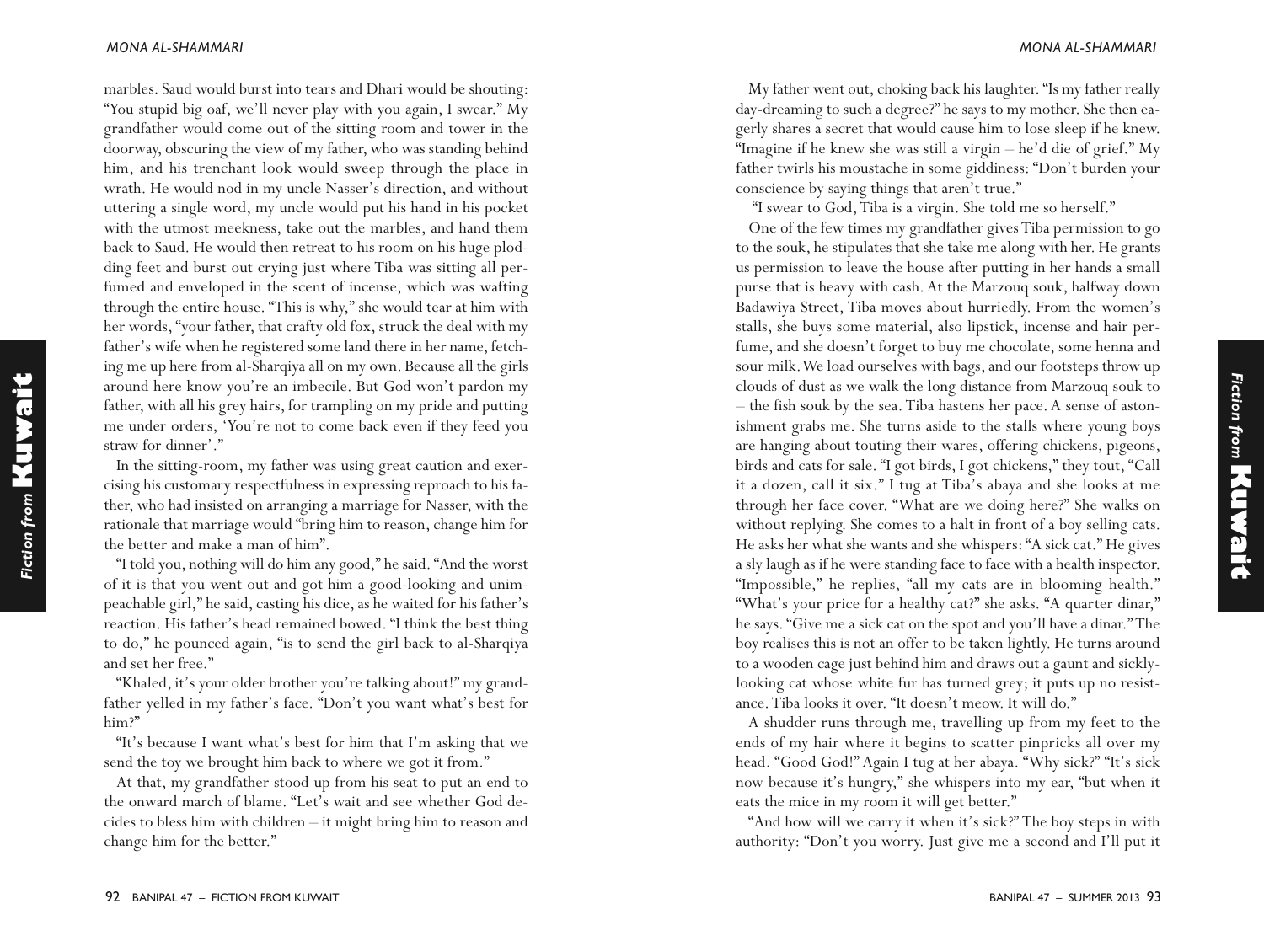*Fiction*

*from*

**Kuwait**

in a sack for you." True to his word, he throws the cat into the bottom of a sack and fastens it at the top. Tiba hands him the dinar and we hurry back home. On the way back, she urges me not to tell anyone else about the cat, and to keep it as a secret between us. When we're nearing the house, she asks me to go in first to make sure my grandfather won't see the sack, because he would object to having a cat in the house. I open the door wide enough to reconnoitre the scene; the courtyard is empty. I give her the "all clear" with a wink and she hastens to her room.

The mystery of the cat continued to eat away at me, but I didn't mention it to anyone. I gave my mother the henna and the perfume Tiba had bought from the women's stalls, but her mind was on the dinner she was busy cooking. My mother spends every minute of her day in the kitchen, and the smell she trails is the smell of garlic, onion and spices. She has never bothered about her appearance, being far more concerned with ensuring we always had the best food to eat. "Are you fattening us like cattle?You should take care of yourself instead," I would say to her in exasperation. "You're growing up, my darling child," she would laugh in reply. "Do you want me to be like Tiba? She's a fashionista, full of airs, the only thing she cares about is her body or her hair. And even though she's got nothing to do, she takes no responsibility, and she won't take a single step inside the kitchen."

A few months later, my uncle Nasser's health suddenly took a turn for the worse. A strange illness took hold of him, and he would cough and cough until it seemed his soul was about to leave his body. My grandfather called in the Indian doctor from the medical centre, and his diagnosis was "severe pulmonary infection and respiratory difficulty, bearing similarities to the symptoms of chronic feline anthrax".

My grandfather didn't understand the diagnosis. The doctor put my uncle on a course of treatment for two weeks, but his condition did not improve. My grandfather then summoned the local pharmacist, who wrote out a prescription for natural herbs to be taken with hot water, in addition to those to be swallowed, along with an ointment to be rubbed into his chest, but he began to cough himself blue and his body started wasting away. My father fetched the Mullah, who read him the religious incantation for exorcising evil spirits. When he was walking out of the door, he whispered to my

grandfather: "Your son is sick – this is neither the evil eye nor witchc r a ft . "

One dreary morning, the sky overcast but rainless, my mother went out with my grandfather to consult one of the religious advisers in regard to my uncle, who was slipping away from us with each passing day. Suddenly we heard Tiba screaming. I was still asleep, as was my father. The first thing we thought of was that my uncle had died. We rushed to his room. My father pushed the door open and we found Tiba with a look of terror on her face in a red see-through sleeveless dress, her black hair flowing loose over her shoulders, her gown hitched up high so that you could see her alabaster white legs. She was standing there next to the bed in her full allure, sending a radiant glow into my father's darkness, while my uncle Nasser lay deeply asleep, oblivious to everything around him. "Is there anything wrong with Nasser?" my father cried out. "Nothing at all," she said with a coquettish air, "he's sleeping soundly." "So what's wrong then?" I shouted. "Khaled," she purred at my father with a melt-inyour-mouth sweetness, "there's a giant mouse in the room, and I'm dying of fear." I was aware of my father devouring her from tip to toe with his gaze. He swallowed hard more than once in order to put out the fire that had flared within his breast. The enchantress's kohl-drawn eyes, the scent of her incense, her perfume, her white arms, had all made him weak with desire. "Where is it?" he asked her. She sat down and pointed to the ground. "It's here, under the bed." I crouched down, pulling my father with me. We saw the mouse quickly scurrying out of view, and my father intercepted it with a blow, using one of my uncle Nasser's sandals. He picked up the dead mouse by the tip of its tail and we went out. I closed the door behind me hurriedly, out of fear that my father might crawl back before her, his defences crushed.

I asked myself: where is the cat she bought so it would eat the mice in her room? I hadn't laid eyes on the cat since the day Tiba and I had bought it – in fact I had forgotten about it altogether. "Maybe it ran away," I speculated, as my thoughts dwelled anxiously on my uncle. Having arrived at that conclusion, my mind was put to rest. Then one day my grandfather came in carrying a deep bowl of hot fava broth, and asked Tiba to give it to Nasser to drink, because it would help with coughing and was good for the lungs. Tiba took the bowl from my grandfather's hands, and closed the door of